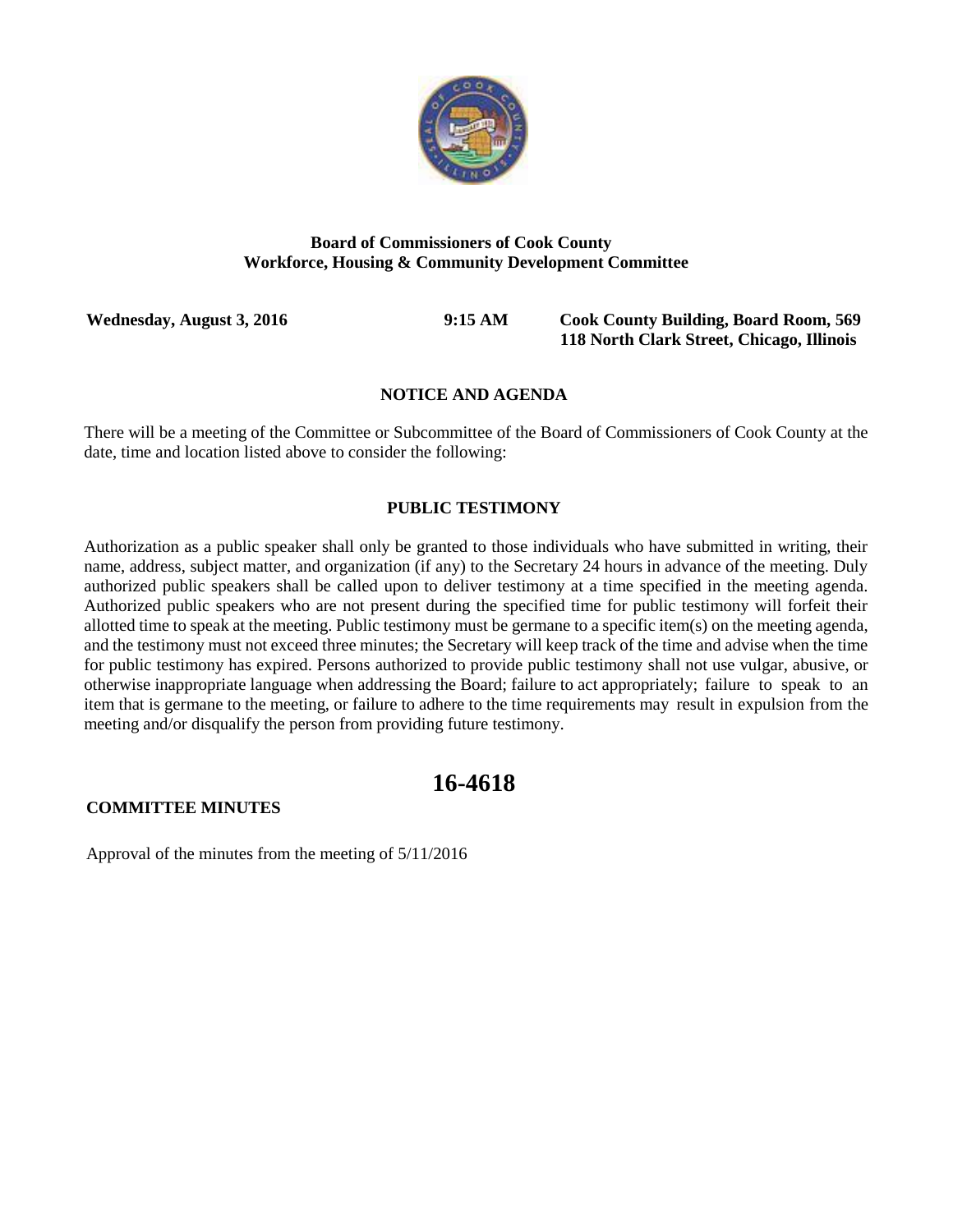# **16-4200**

**Presented by:** MICHAEL JASSO, Chief, Bureau of Economic Development

## **PROPOSED GRANT AWARD**

**Department:** Bureau of Economic Development

**Grantee:** Department of Planning and Development

**Grantor:** HUD's Office of Lead Hazard Control and Healthy Homes

**Request:** Authorization to accept grant

**Purpose:** Removal of Lead Based Paint in homes in high-risk areas of Suburban Cook County.

**Grant Amount:** \$2,000,000.00

**Grant Period:** 9/1/2016 - 8/31/2019

**Fiscal Impact:** None

**Accounts:** N/A

### **Concurrences:**

The Budget Department has received all requisite documents and determined the fiscal impact on Cook County, if any.

**Summary:** The Bureau of Economic Development respectfully requests acceptance of the Lead Hazard Reduction Grant funding of \$2 million related to the removal of lead based paint in homes in high-risk areas of suburban Cook County.

In accordance with HUD requirements, the Cook County Department of Planning and Development and the Cook County Department of Public Health coordinated on the application and will provide lead hazard mitigation in conjunction with the New Residential Resilience Program, which will address issues around flooding and install measures to prevent future flooding in many of these same homes. High incidence of lead poisoning is currently found in the following communities, which will be the target of this grant: Town of Cicero, Cities of Berwyn, Blue Island, Calumet City and Villages of Calumet Park, Dolton, Maywood, Riverdale, and Robbins. Two sub-recipients have been identified to assist with construction scoping and oversight, Northwest Housing Partnership (all areas north of 39th Street) and Neighborhood Housing Services of Chicago (all areas south of 39th Street).

The Bureau intends to introduce this item at the Cook County Board meeting scheduled for 7/13/2016, for review of the Housing and Workforce Development Committee for the 8/3/2016 Board Meeting on your behalf. We respectfully request approval for the acceptance of this grant and that the Bureau Chief of Economic Development or his/her designee be authorized to execute on behalf of the County of Cook any and all documents necessary to further the program approval herein including any modifications thereto.

**Legislative History :** 7/13/16 Board of Commissioners referred to the Workforce, Housing & Community

Development Committee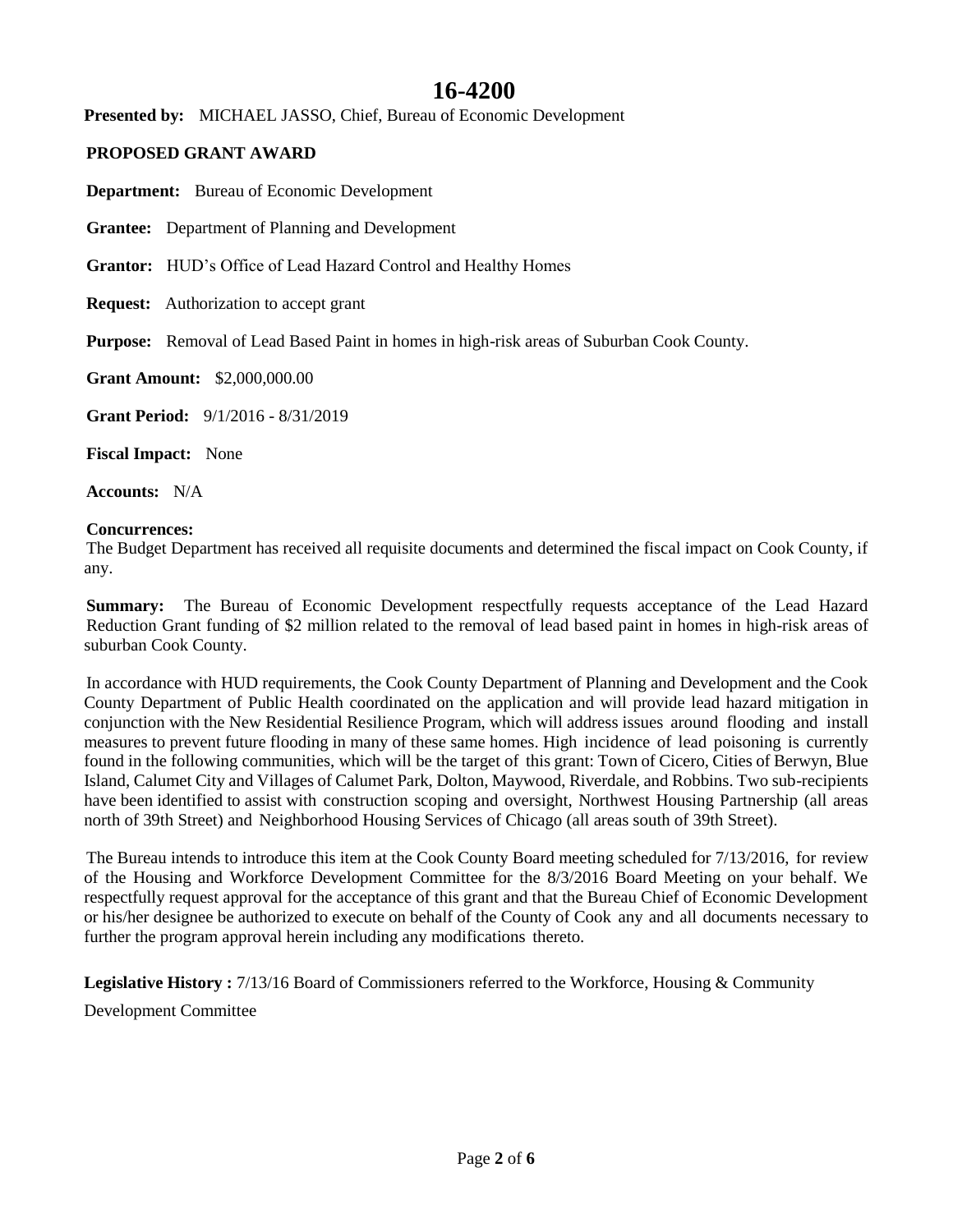# **16-4201**

**Presented by:** SUSAN CAMPBELL, Director, Department of Planning and Development

## **PROPOSED HOME INVESTMENT PARTNERSHIPS PROGRAM**

**Department:** Planning and Development

**Other Part(ies):** Over The Rainbow Association, Evanston, Illinois

**Request:** Approval of a HOME Investment Partnership Loan

**Total Development Cost:** \$12,129,931.00

**Project Loan Amount:** \$1,600,000.00

**Fiscal Impact:** None

**Account(s):** 772-580160

**Summary:** The Department of Planning and Development within the Bureau of Economic Development respectfully submits the attached HOME Investment Partnerships Program (HOME) project loan recommendation in the amount of \$1,600,000.00 to the Midtown Crossing Limited Partnership.

This project loan will be utilized to support HOME eligible project costs incurred during the new construction of a thirty three (33) unit multi-family rental housing project in Des Plaines, IL. All units will be HOME -assisted. The total development cost (TDC) is \$12,129,931.00. The requested HOME funds account for thirteen (13) percent of the TDC. Additional funding sources include a private mortgage, Federal Home Loan Banks - Affordable Housing Program and Illinois Housing Development Authority (IHDA) Low-Income Housing Tax Credits (LIHTC).

The requested HOME funds would subsidize the project via a permanent loan based upon the following terms: A 0% interest, with a \$5,000 annual payment, a 30-year loan term as well as a 20-year affordability period. The loan will be due on sale or transferrable with Cook County permission.

The Department would like to request approval for the attached recommended HOME project loan and authorization to proceed to execute on behalf of the County of Cook, any and all documents necessary to further the aforementioned project. The Department intends to formally introduce this item at the Cook County Board meeting scheduled for 7/13/2016, on your behalf.

The Department requests that this item be reviewed and approved at the 8/3/2016 meeting of the full Board with a separate referral to the Housing and Community Development Committee.

**Legislative History :** 7/13/16 Board of Commissioners referred to the Workforce, Housing & Community Development Committee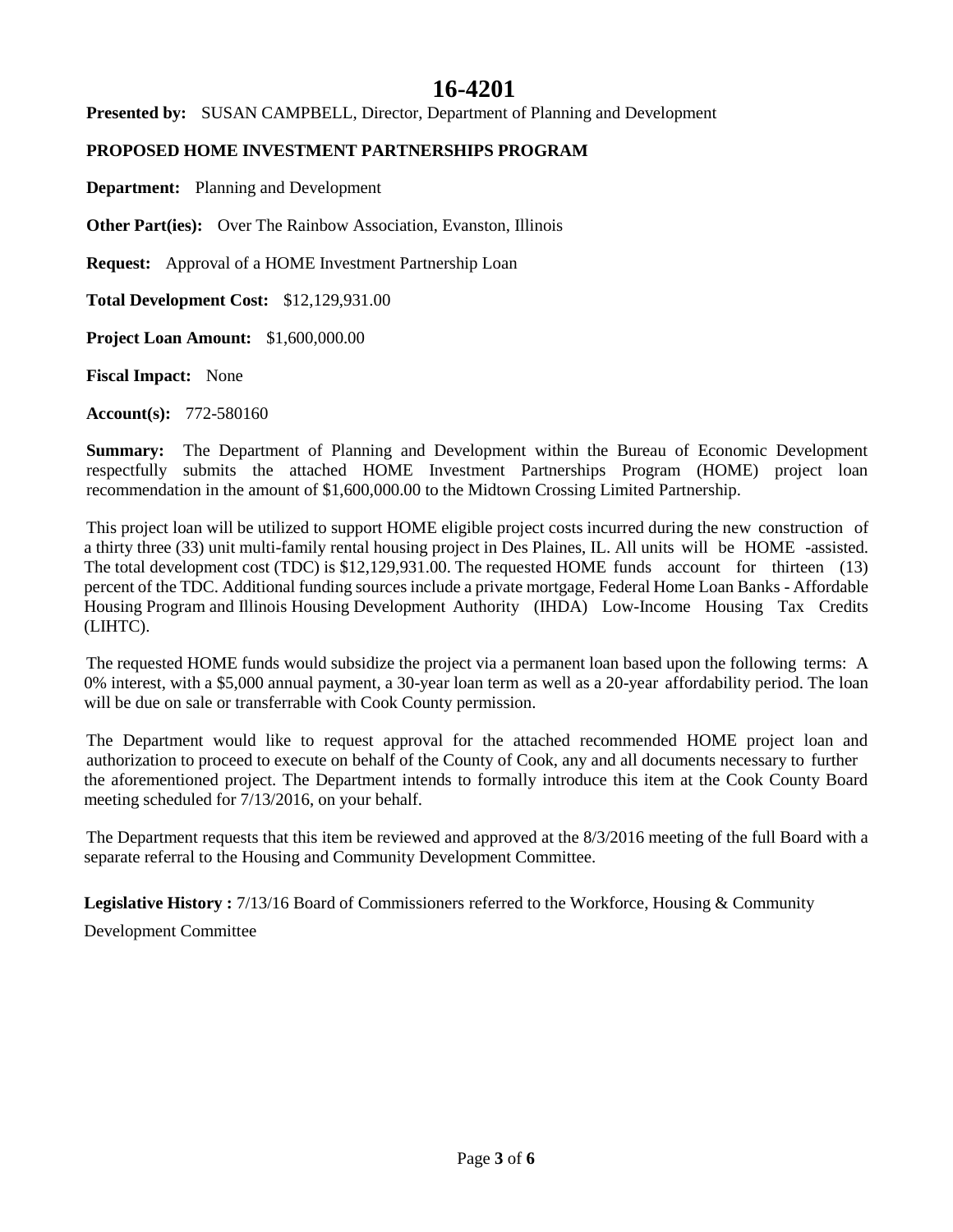# **16-4211**

**Presented by:** SUSAN CAMPBELL, Director, Department of Planning and Development

### **PROPOSED GRANT AWARD**

**Department:** Department of Planning and Development

**Grantee:** Cook County Bureau of Economic Development

**Grantor:** U.S. Department of Housing and Urban Development (HUD)

**Request:** Authorization to accept grant

**Purpose:** To support various community development, homeless and social services, affordable housing, and economic development activities in suburban Cook County.

### **Grant Amount:**

Community Development Block Grant (CDBG): \$9,796,130.00 Emergency Solutions Grants (ESG): \$814,055.00 HOME Investment Partnerships: \$4,590,860.00

### **Grant Period:**

CDBG: 10/1/2016 - 9/30/2017 ESG: 10/1/2016 - 9/30/2018 HOME: 10/1/2016 - 9/30/2021

**Fiscal Impact:** None

**Accounts:** N/A

### **Concurrences:**

The Budget Department has received all requisite documents and determined the fiscal impact on Cook County, if any.

**Summary:** Transmitted herewith are the proposed funding sources and uses for the 2016 Program Year for the Community Development Block Grant (CDBG); Emergency Solutions Grant (ESG); and HOME Investment Partnerships (HOME) programs.

These funds are provided to Cook County via an annual formula grant through the U.S. Department of Housing and Urban Development (HUD) and are restricted for use within suburban Cook County. The Planning and Development Subcommittee of the Economic Development Advisory Council (EDAC) and the full EDAC are expected to approve these recommendations at public hearings which will be held in July.

The 2016 Program Year funding allocations are as follows:

| CDBG: | \$9,796,130 |
|-------|-------------|
| ESG:  | \$814,055   |
| HOME: | \$4,590,860 |

CDBG funding may be utilized to support various community development activities for the benefit of low- and moderate-income persons.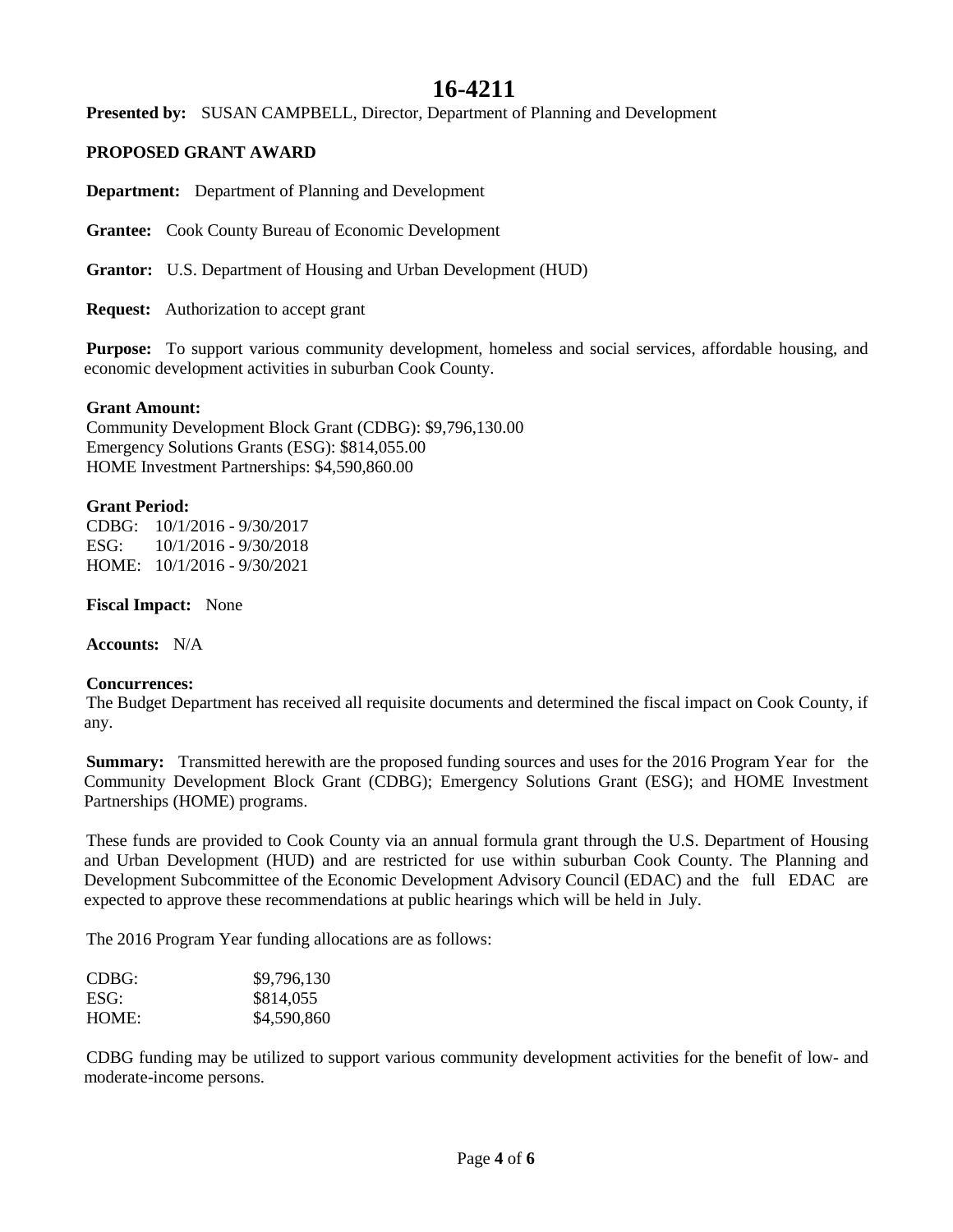ESG funding may be utilized to support various shelter and service activities for the benefit of homeless persons or persons at-risk of homelessness.

HOME funding may be utilized to support affordable housing development activities for the benefit of low-income persons.

The proposed sources and uses of all program funds will be incorporated into the County's Annual Action Plan, which will be made available for public comment prior to submittal to HUD by  $8/15/2016$ .

I respectfully request approval of the recommended proposed funding sources and uses for the 2016 CDBG, ESG, and HOME funds; and that the Bureau Chief of Economic Development or his/her designee be authorized to execute, on behalf of the County of Cook any and all documents necessary to further the approval herein, including but not limited to, subrecipient agreements, intergovernmental agreements, amendments, and modifications thereto, loan documents, lien assignments, releases of mortgages and liens, and mortgage assumptions.

**Legislative History :** 7/13/16 Board of Commissioners referred to the Workforce, Housing & Community Development Committee

# **16-4227**

**Sponsored by:** TONI PRECKWINKLE, President, Cook County Board of Commissioners

### **PROPOSED RESOLUTION**

## **A RESOLUTION TO ACCEPT TECHNICAL ASSISTANCE SERVICES DELIVERED BY THE CHICAGO METROPOLITAN AGENCY FOR PLANNING**

**WHEREAS**, the County of Cook ("the County"), Department of Planning and Development has applied for local technical assistance services through the Chicago Metropolitan Agency for Planning ("CMAP"), for assistance in the completion of an Unincorporated Areas Plan for portions of Maine and Northfield Townships; and

**WHEREAS,** the County's request for such assistance has been recommended by CMAP as a priority project; and

**WHEREAS,** CMAP has adopted the GO TO 2040 Plan as the long-range regional comprehensive plan for the seven-county Chicago region, encompassing Cook, DuPage, Kane, Kendall. Lake, McHenry and Will counties, and is providing staff assistance as a means of advancing the plan's implementation; and

**WHEREAS,** the County and CMAP have agreed on the general contents of a Memorandum of Understanding ("MOU") and a Scope of Services that will guide staff assistance services to be provided by CMAP;

## **NOW, THEREFORE BE IT RESOLVED BY THE COUNTY OF COOK:**

- **Section 1:** the Board of Commissioners supports this project which provides assistance in the completion of the North Cook Unincorporated Areas Plan*.*
- **Section 2:** the Board of Commissioners accepts the offer of staff assistance services by CMAP and recognizes that these services are provided for the purpose of advancing the implementation of GO TO 2040.
- **Section 3:** the Board of Commissioners authorizes staff to finalize and execute a Memorandum of Understanding with the attached Scope of Services.